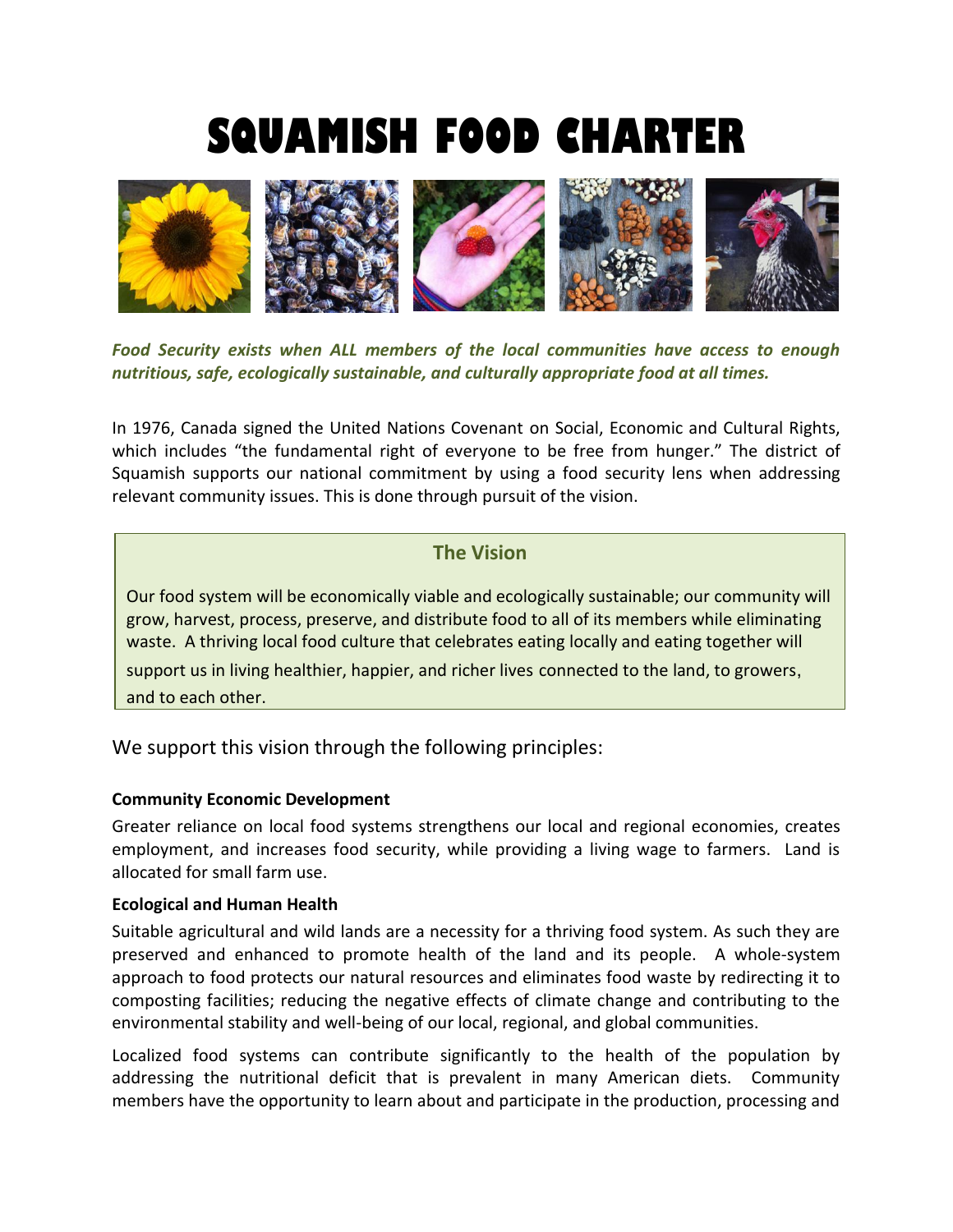consumption of nutritious foods.

#### **Social Justice**

Food is a basic human right. All residents need accessible, affordable, healthy, and culturally appropriate food, leading to the alleviation of malnutrition and hunger.

#### **Collaboration and Participation**

Sustainable food systems encourage civic engagement, promote responsibility, and strengthen communities. Community food security improves when local government collaborates with community groups and individuals, businesses, and other levels of government on sound food system planning, policies and practices.

#### **Celebration**

Sharing food is a fundamental part of life and the human experience. Food brings people and communities together to celebrate both unity and diversity.

# Therefore, in Squamish's food-secure future:

- Farmers are better connected to consumers through farm markets, Community Supported Agriculture, and school/work meal and information programs.
- Farmers' roles as environmental stewards are protected and financially supported.
- Agricultural resources including water, land, and the knowledge of farmers are protected.
- Regulations strengthen the capacity of local farmers to produce and reach their markets.
- Existing agricultural production and land is protected from genetically modified seed.
- A "buy local" campaign that promotes local food production and consumption has expanded.
- Traditional teachings about food preservation, seed saving, eating seasonally, and eating locally will be encouraged and supported.
- Institutional buyers such as hospitals and universities have the flexibility and incentive to buy more local products.
- Ongoing research ensures long-term food security in the face of a changing climate.
- First Nations and the district work together to create collaborative opportunities that provide learning and positive outcomes toward food security in the region.
- Squamish is committed to strengthening socially just and ecologically resilient food systems around the world.
- 'Waste' Food is re-distributed (including farmers, grocers, restaurants, farmers markets, homes, gardens) to feed those in need.
- Families, congregations and communities of interest have opportunities to gather, share food and celebrate their cultures
- Food programs progression is supported from survival needs to programs of self sufficiency for all community members.

2016 Version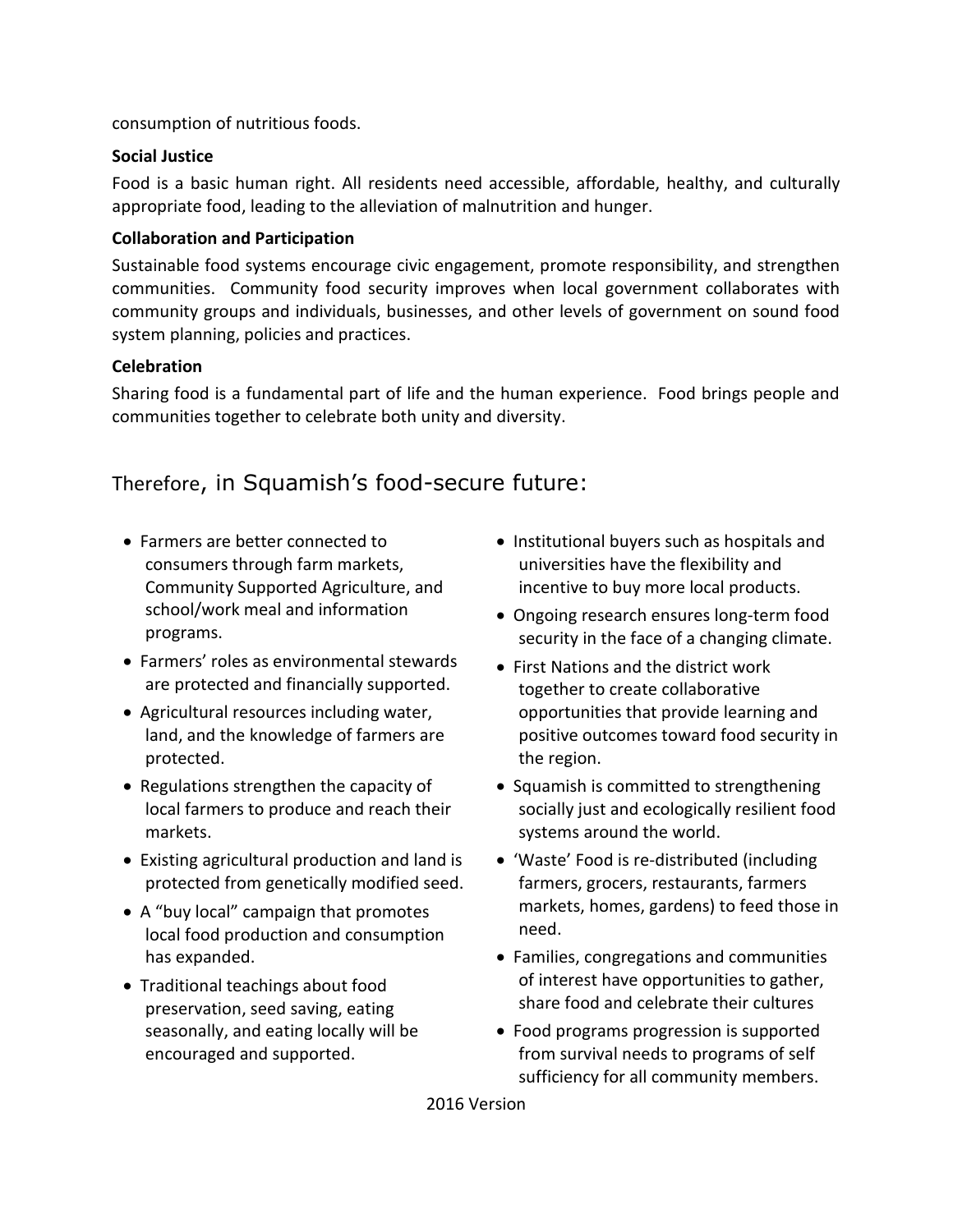## The Rationale

A charter is a declaration of the collective will of the city or community to protect and promote a healthy, just and ecologically resilient food system.

A Food Charter reminds the community of the primary importance of food. We live in a culture of plenty, and yet hunger persists in our midst. Over decades, people have come to understand that lasting solutions to hunger cannot come from charity alone. Over time, we have identified a series of interconnected problems that together conspire to allow hunger and malnutrition to persist, even in the midst of abundant food and wealth. A food charter lifts our sights towards a healthier and more abundant food future.

Hunger in Canada is linked to a lost culture – a lost ability to grow food, to cook nutritious and delicious meals, and a lost ability to gather as a family, a household, as neighbors and friends in community to share food.

Hunger is also linked to economic failures. Agriculture is a fundamental building block of economic activity. Our modern industrial agricultural system moves money and natural resources over ever-larger distances, with greater and greater resource and energy use (and waste). It undermines local production at the expense of biological diversity and knowledge of plants and growing conditions that are created over generations. Industrial agricultural systems also undermine local economies, making it hard for communities to capture a decent share of the benefits of a vibrant food system. A centralized food distribution system creates significant waste, too, which is ever more troubling in an age where we see both food and energy scarcity emerging as significant challenges for our children and us.

A Food Charter can be a valuable document to help guide town and city councils, policy makers, communities and residents when thinking about food and a healthy community. There are a number of Food Charters already in existence, in Canada and around the world. Charters typically emerge from public consultations and discussion groups where a wide range of stakeholders express their needs, concerns and visions for the food system where they live, including those aspects of the food system that might be located elsewhere and brought in through regional, national or global food distribution systems.

Examples of cities and communities in BC and across Canada that have adopted food charters include Vancouver, Toronto, Kaslo, Kamloops & Cowichan. Each community has had its distinct approach, but all have the effect of placing attention on the importance of rebuilding a local food economy. Charters can lead to such things as the establishment of food policy councils and community food system planning which lights the way for this transformation.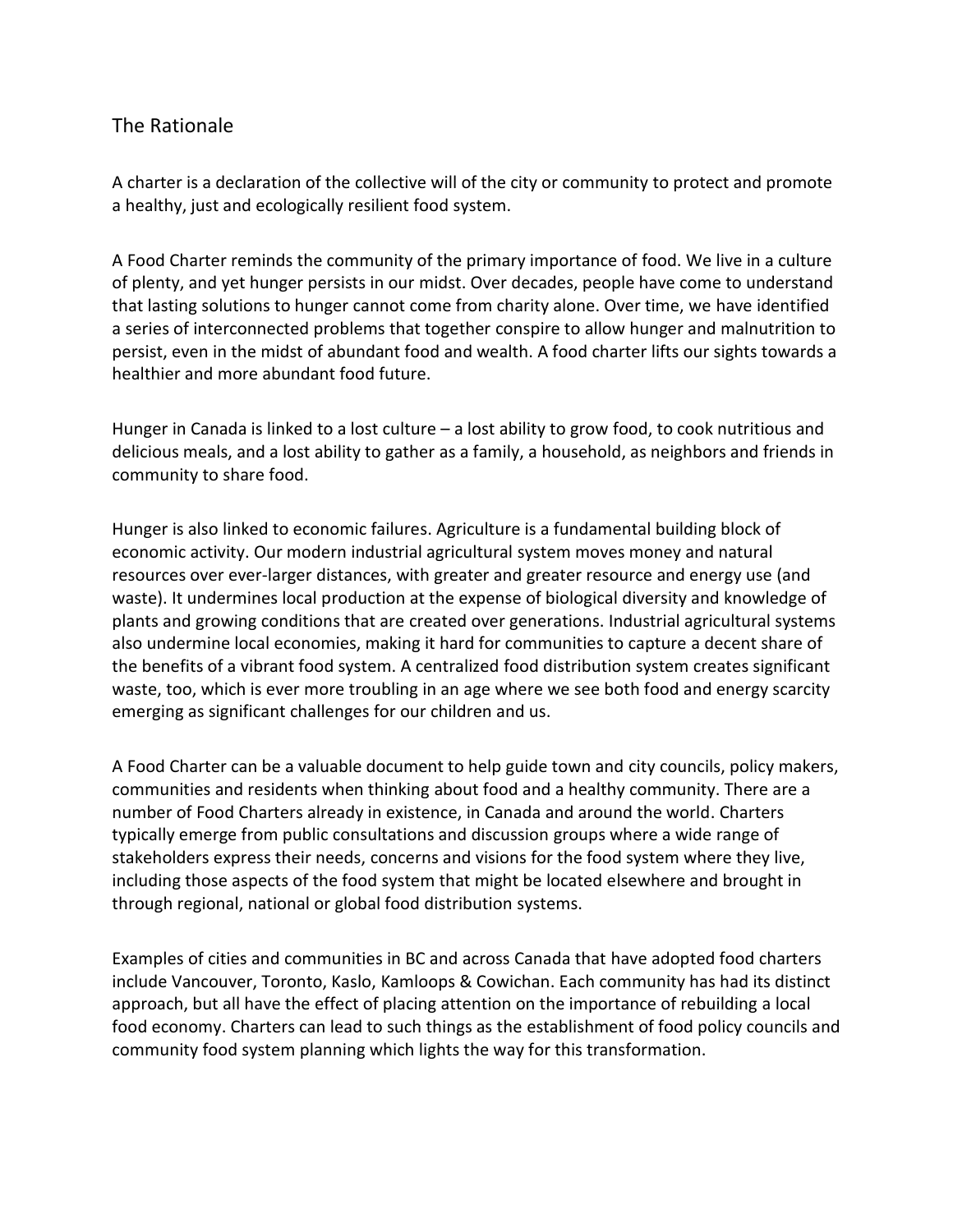The Squamish Food Charter builds on the District's current Official Community Plan commitment to "promote local food production and agricultural opportunities" by expanding on the vision, principles and possible actions that such a commitment may entail.

The charter offers an opening to talk to one another about food: what we eat, where it comes from, who grew it, and how we can ensure that everyone in our community has access to the food they need for a healthy life. The charter focuses our attention: what is important about food? How can a community best express its commitment to eradicate hunger? How can a community, endowed as Squamish is with good land and knowledgeable farmers, best make use of those gifts and ensure that bounty for our children and their children?

At a time when food security, affordability and concerns about how to feed a growing population from an increasingly degraded resource base are at a high not seen since the Second World War, it is an opportune time to turn the interest and energy evident in Squamish towards building a vibrant, locally-rooted, healthy and sustainable food system for all those who live here.

# The History

- The idea came to CAN when the SMART funding did. Karen Clarke showed us an example of the Cowichan food charter as an example. We outlined it as one of our actions for 2010/2011, and will incorporate more funding for this for 11/12.
- The first draft was finished just before our last foodie meeting on Oct 28th. The charter was drafted by example; Vancouver, Cowichan, Kaslo, Toronto and others were all reviewed. For those we took from directly references will be added to the next draft of the charter.
- The Foodie Group in October was the first public viewing. A small group expressed interest in meeting to discuss the charter in person, unfortunately scheduling and lack of response did not allow this to happen. The response was generally positive—a few people sent additional comments.
- The charter was then opened up to the community for comment. Squamish CAN has the charter on its website (squamishcan.net), about a dozen people responded with comments.
- The final draft of the charter was created by consulting approximately 40 different stakeholder groups and individual community members. Including the Public Health Dietician, Squamish Nation, Squamish Business Association, Squamish Farmers Market and Squamish Helping Hands Society, and many other passionate individuals.
- We spoke with various councilors about the charter before presenting at a council meeting.
- We participated and spoke at community events about the charter to share about the importance and impact it has on all community members.
- We have targeted mid-summer as the time to take the charter to council.